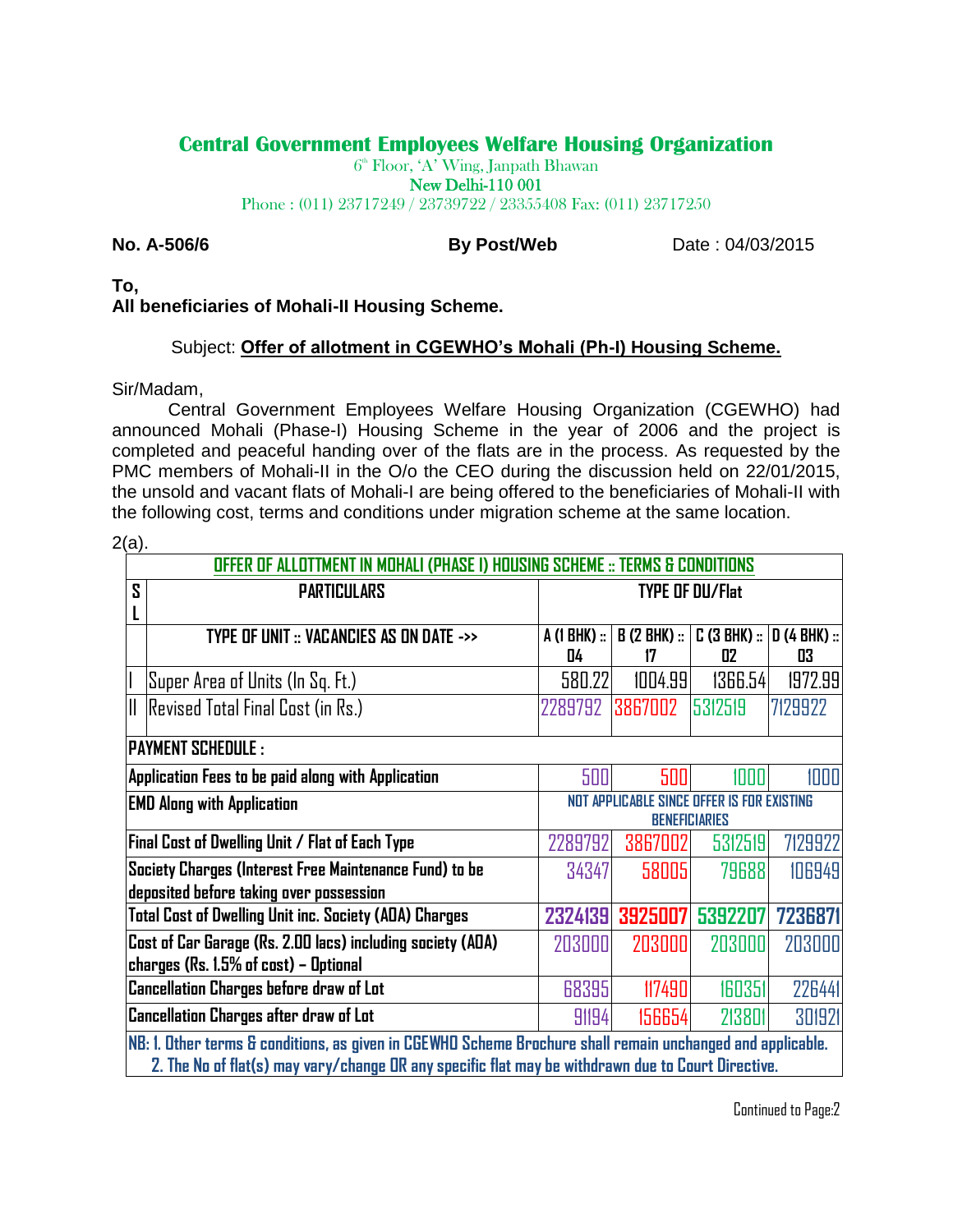2(b). **Terms and conditions to migrate to Mohali (Phase-I) Housing Scheme :** The list of flats which are being offered for allotment on merit and on first come first serve basis to the present allotee(s) of Mohali-II to opt within the last date **31/03/2015.** The flats will be ready to move in and beneficiaries desirous of take over possession after paying the balance amount from the above cost less amount paid in the Mohali-II Hsg Scheme. The above cost has been derived considering interest towards equalization charges upto Dec'14**.** Accordingly, migrants will have to arrange balance funds immediately before handing over the dwelling unit, after allotment and cancellation/withdrawal charges will be as per Table at page-1. **There will be no cancellation charges to be imposed for the migration since housing is in the same location.**

2(c ). In case, you are interested to get allotment in Mohali-I; then please send your consent to this office as per '**PROFORMA**' (**enclosed and available in website also**) by **31/03/2015.** Allotment will be considered on merit with up to date payments and on first come first serve basis and the specific unit will be allotted thr. draw of lots in case of demand is more amongst the existing beneficiaries of Mohali (Phase-II) and will be prioritize as per eligibility conditions in the scheme brochure. I would advise you to send your consent letter preferably by e-mail first, followed by a hard copy duly signed by post for early action.

3. The beneficiaries who do not opt for either to migrate to Mohali-I Housing Scheme under above terms and conditions and desire to keep their allotment intact in Mohali-II, need not respond to this letter. They are requested to make payments kept outstanding so far at an early date to avoid action towards cancellation. It is our continuous endeavor to serve the beneficiaries better coping up with the external constraints and parameter and philosophy of **welfare** organization, **self-financing** concept and **no-profit** basis.

Yours truly,

Encl. : As stated

**M K Maity**  Deputy Director (Administration) ; For Chief Executive Officer **E-Mail :** [cgewho@nic.in](mailto:cgewho@nic.in)